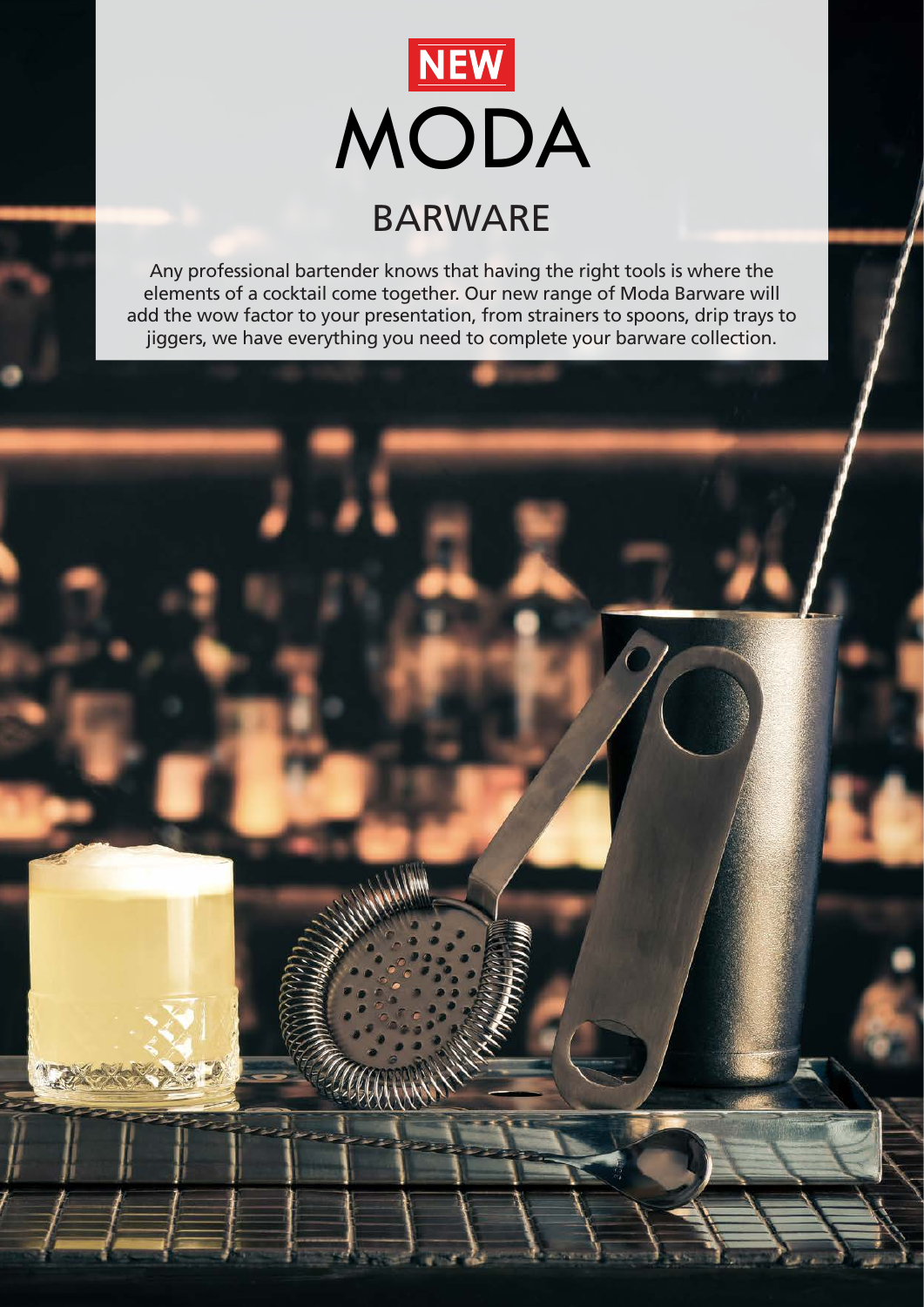

Our new range of Moda barware will add the wow factor **NODA** BARWARE DIRECTION DEVIDENT Our new range of Moda barware will add the wow factor<br>barware collection. Everything you need to complete your barware collection.





www.trenton.com.au